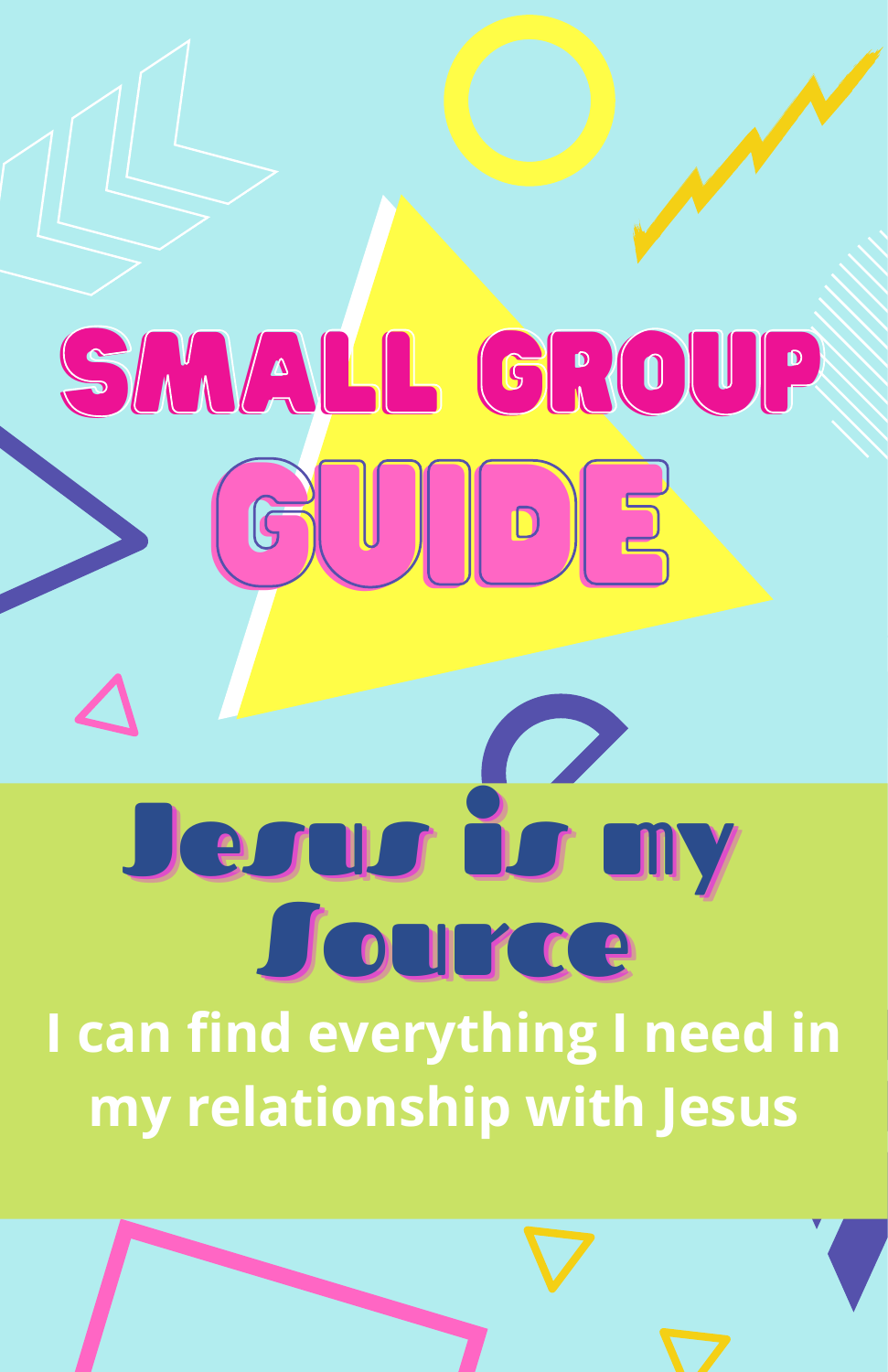## **Leader Guide** Jesus is my Source

## **Engage:**

Hold up a bunch of grapes and a box of raisins. Ask the kids to name some differences between the two. Talk about how grapes grow in bunches, and since they are connected to the vine, they become grapes. However, when they fall off, they wither and shrivel up and become raisins.

### **Discuss:**

#### **Have the kids open their Bibles and read together John 15:1-8**

In our reading today, we can see a promise from Jesus that He is the source of our lives. Everything we need we can find in Jesus.

- What are the things Jesus promises to be the source of?
- Do you find that He is the source of these things in your life?
- Name some things that aren't on this list that Jesus can be the source of in your life.
- How has your relationship with Jesus changed you?

#### **Response:**

Have available different colored circular buttons. Talk about how a circle never ends and keeps going. In the same way we can go back to Jesus over and over again because we know that His love for us will never end. Lay out the different colored buttons to represent different areas in the kids' lives. Give each child a pipe cleaner and have them choose buttons and pray over the areas in their lives where they need a reminder that Jesus is their source. Have the kids pray while they thread the buttons on the pipe cleaners.

#### **Memorize:** We and I in the vine; you are the branches. Those who remain in  $\mathbb{R}$  me, and I in them, will produce much fruit." (John 15:5, NLT) **me, and I in them, will produce much fruit." (John 15:5, NLT)**

Use a ball of yarn to play a tossing game as the kids say the memory verse. The first person should hold the end of the yarn, say the first word, and toss the ball. The next kid should hold onto the yarn and toss the ball while saying the next word. As this continues, it will create a giant web among the students. Repeat the game as many times as you like.

## **Create:**

Look online for instructions on how to make a "Never Ending Card." Give the kids paper, glue, scissors, and stickers, and allow them to create their own. Remind them that just as this card doesn't have an ending, neither does God's love for them. They can turn to Jesus anytime, day and night.